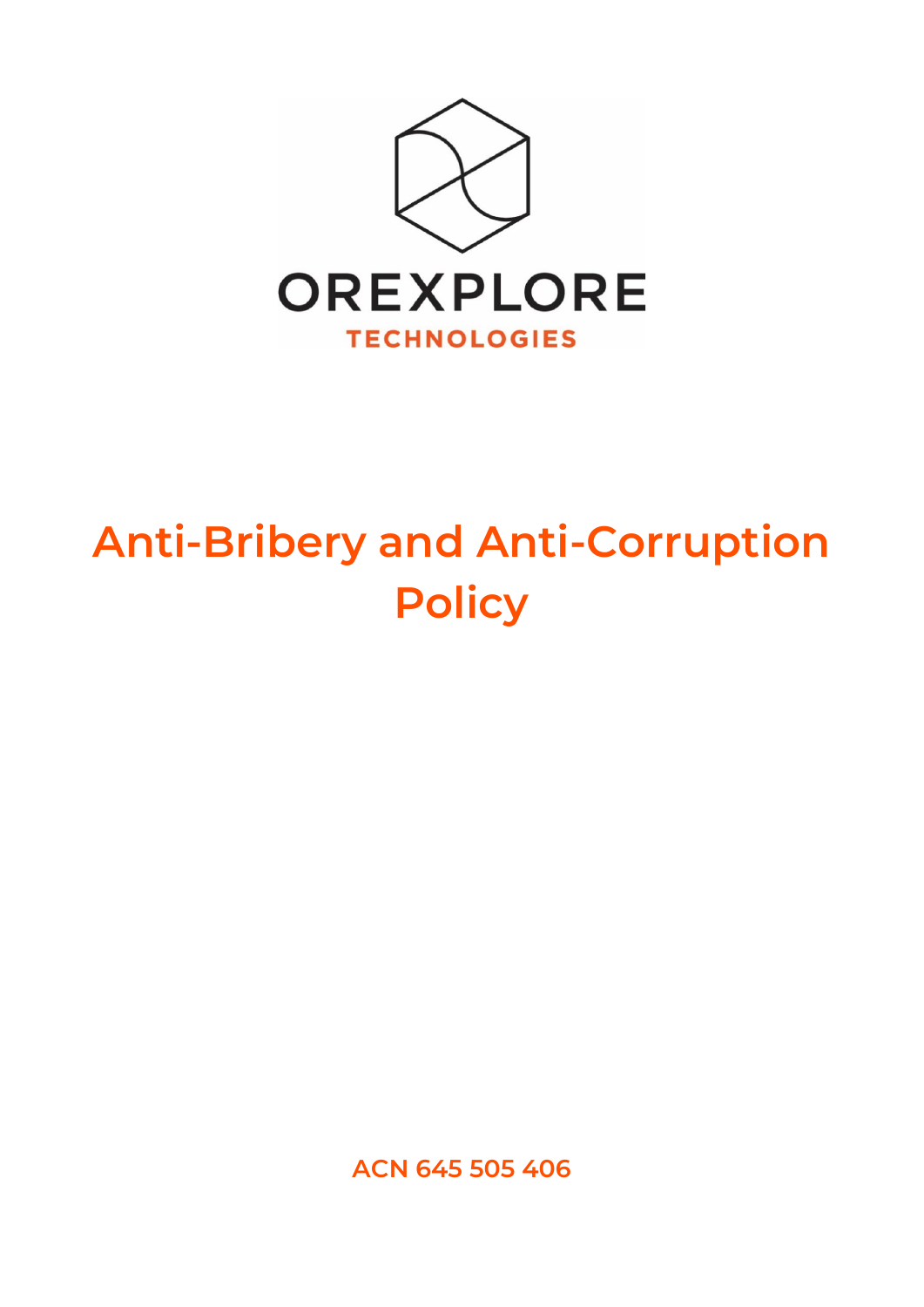## Anti-Bribery and Anti-Corruption Policy

## 1. Introduction

Bribery can be described as the giving to or receiving by any person of anything of value (usually money, a gift, loan, reward, favour, commission or entertainment), as an improper inducement or reward for obtaining business or any other benefit. Bribery can take place in thepublic sector (e.g. bribing a public official) or private sector (eg bribing the employee of a customer). Bribery can also take place where an improper payment is made by or through a third party. Bribes and kickbacks can therefore include, but are not limited to:

- (a) gifts and excessive or inappropriate entertainment, hospitality, travel and accommodation expenses;
- (b) payments, whether by employees or business partners such as agents or consultants;
- (c) other 'favours' provided to public officials or customers, such as engaging a company owned by a public official or customer's family; and
- (d) the uncompensated use of company services, facilities or property.
- (e) bribery is a serious criminal offence and can damage the reputation of Orexplore Technologies Limited (Company)and its standing in the community.

## 2. Scope

This Policy applies to all employees, executive management, suppliers, consultants, customers, joint venture partners as well as temporary and contract staff (including subcontractors) (Representatives). Representatives must ensure that they do not become involved, in any way, in the payment of bribes or kickbacks, whether in the public or commercial sector. This Policy sets out the minimum standards to which all Representatives ofthe Company must adhere to at all times.

## 3. Objective

The Company has a zero-tolerance approach to bribery and corruption and is committed toacting professionally, fairly and with integrity in all business dealings.

The objective of this Policy is to:

- (a) set out the responsibilities in observing and upholding the Company's position on bribery and corruption;
- (b) reinforce the Company's values as set out in its Statement of Values; and
- (c) provide information and guidance to those working for the Company on how to recognise and deal with bribery and corruption issues.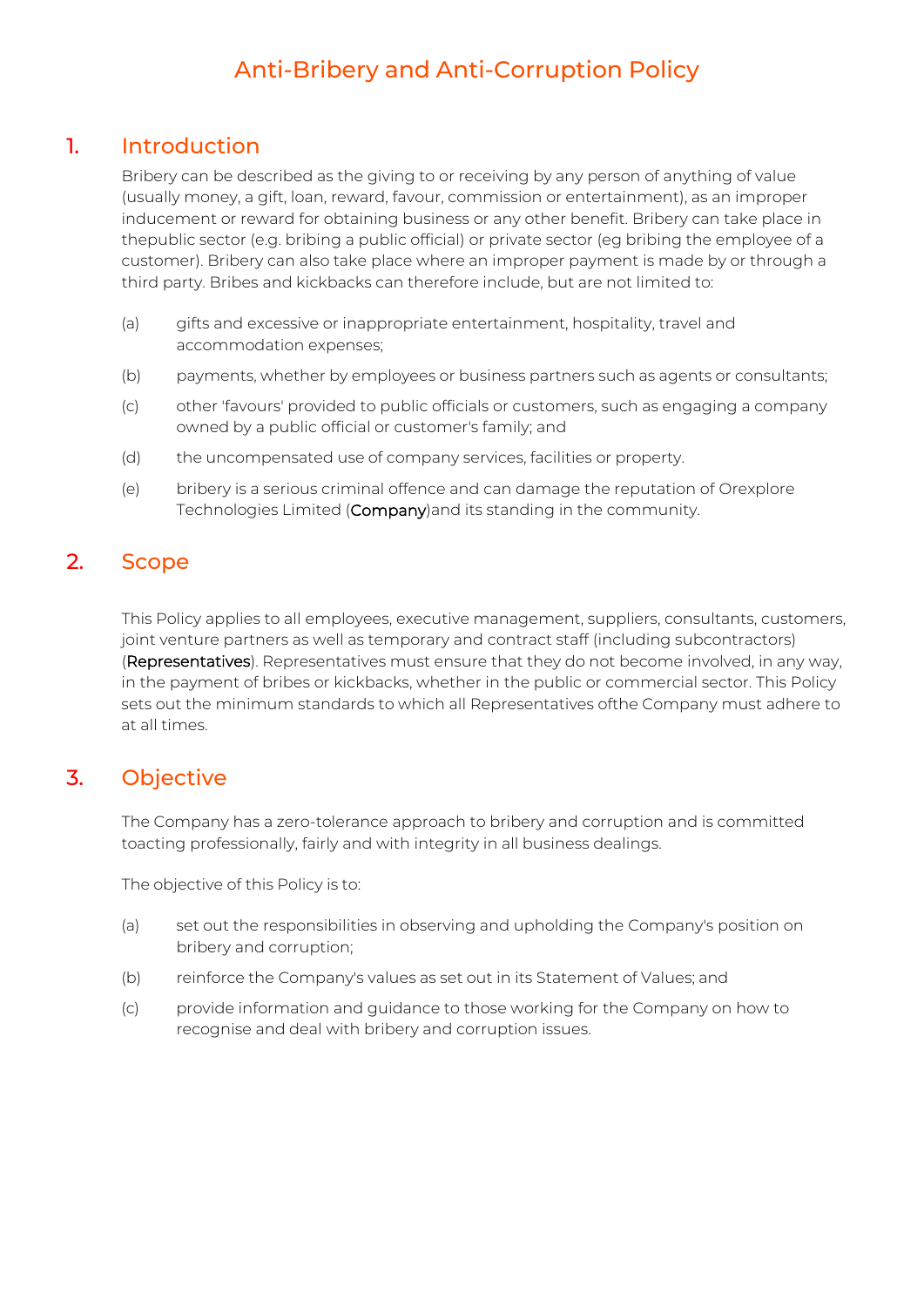## 4. Anti-bribery and anti-corruption policy

#### 4.1 Policy details

No Representative of the Company is permitted to pay, offer, accept or receive a bribe in anyform. A Representative must never:

- (a) offer, pay or give anything of value to a public official in order to obtain business or anything of benefit to the company. 'Public official' should be understood very broadly,and this means anyone paid directly or indirectly by the government or performing a public function, including officials of state owned enterprises and public international organisations;
- (b) attempt to induce a public official, whether local or foreign, to do something illegal orunethical;
- (c) pay any person when you know, or have reason to suspect, that all or part of the payment may be channelled to a public official. You should therefore be careful whenselecting third parties, such as agents, contractors, subcontractors and consultants;
- (d) offer or receive anything of value as a 'quid pro quo' in relation to obtaining business or awarding contracts. Bribery of 'public officials' is a serious matter, but bribery of those working in the private sector is also illegal and contrary to the Company's Codeof Conduct;
- (e) establish an unrecorded (slush) fund for any purpose;
- (f) otherwise use illegal or improper means (including bribes, favours, blackmail, financialpayments, inducements, secret commissions or other rewards) to influence the actions of others; or offering anything of value when you know it would be contrary to the rules of the recipient's organisation for the recipient to accept it;
- (g) make a false or misleading entry in the company books or financial records;
- (h) act as an intermediary for a third party in the solicitation, acceptance, payment or offerof a bribe or kickback;
- (i) so-called 'facilitation' or 'grease' payments are prohibited. Such payments should notbe made to public officials, even if they are nominal in amount and/or common in a particular country;
- (j) do anything to induce, assist or permit someone else to violate these rules; and
- (k) ignore, or fail to report, any suggestion of a bribe.

As well as complying with the specific prohibitions in this Policy, Representatives must exercise common sense and judgement in assessing whether any arrangement could beperceived to be corrupt or otherwise inappropriate.

#### 4.2 Agents and Intermediaries

- (a) Representatives should not hire an agent, consultant or other intermediary if they havereason to suspect that they will pay bribes on behalf of the Company's behalf.
- (b) Representatives should seek to ensure that any third parties that are hired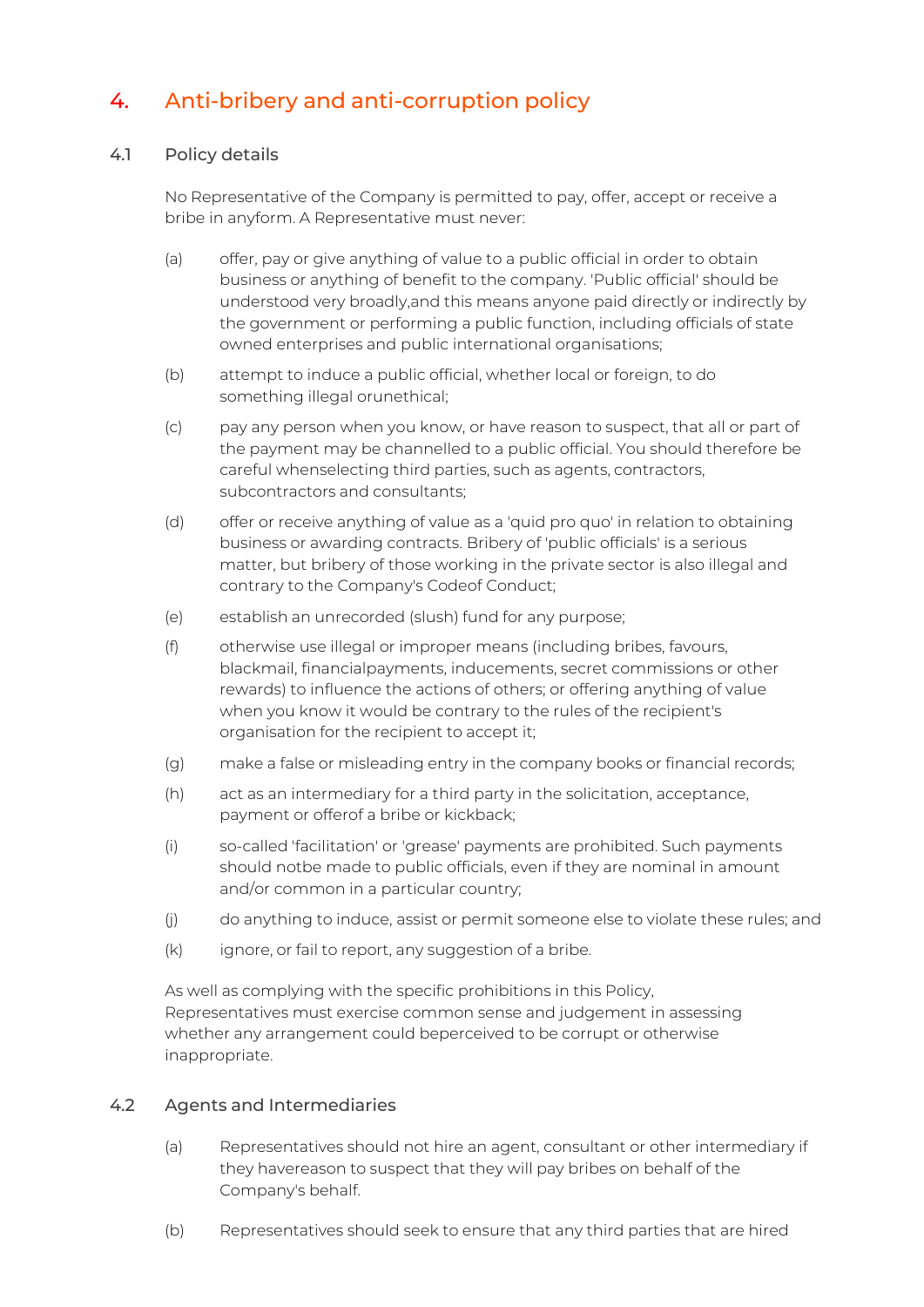will not make, offer, solicit or receive improper payments on behalf of the Company. All fees and expenses paid to third parties should represent appropriate and justifiable remuneration for legitimate services to be provided and should be paid directly to thethird party. Accurate financial records of all payments must be kept.

- (c) All business units should adopt appropriate procedures directed towards ensuring thattheir arrangements with third parties do not expose them to non-compliance with this Policy. Such procedures should assist Representatives in determining whether particular third parties present a corruption risk and, if so, what steps should be taken to address that risk. This may include, in particular, cases where a third party is engaged to act on behalf the Company:
	- (i) to solicit new business;
	- (ii) to interact with public officials; or
	- (iii) In other high risk situations.
- (d) Representatives must also be aware of factors which suggest the third party may posea high corruption risk, and consult with their line managers to assess whether there is a need for enhanced due diligence and monitoring, or whether a proposed relationshipshould not proceed.

#### 4.3 Gifts, entertainment and hospitality

The Company prohibits the offering of acceptance of gifts, entertained or hospitality in circumstances which would be considered to give rise to undue influence. All Representativesmust notify the Managing Director or Chair of the Audit Committee of any gifts and/or benefits,either offered or accepted and valued at A\$200 or more, to safeguard and make transparent their relationships and dealings with third parties.

#### 4.4 Charitable and political donations

- (a) The Company does not make political donations or payments.
- (b) Charitable donations can in some circumstances be used as a disguise for bribery, egwhere a donation is provided to a 'charity' which is controlled by a public official who isin a position to make decisions affecting the Company. Therefore, whilst the Companysupports community outreach and charitable work, recipients must be subject to a suitable due diligence and approval process in all circumstances. It must be clear whothe actual recipient of the donation is and for whose benefit the donation is ultimately made.

#### 4.5 Reporting bribery and suspicious activity

- (a) If you become aware of any actual or suspected breach of this Policy or if you are everoffered any bribe or kickback, you must report this to the Authorised Officer (see Schedule 1). Processes are in place to ensure that such complaints are investigated and appropriate action taken. The Company will not permit retaliation of any kind against any Representative for making good faith reports about actual or suspected violations of this Policy. These processes apply to all Representatives of the Company.
- (b) Whistleblowing reports should be made in accordance with the Company's Whistleblower Protection Policy. Matters which may be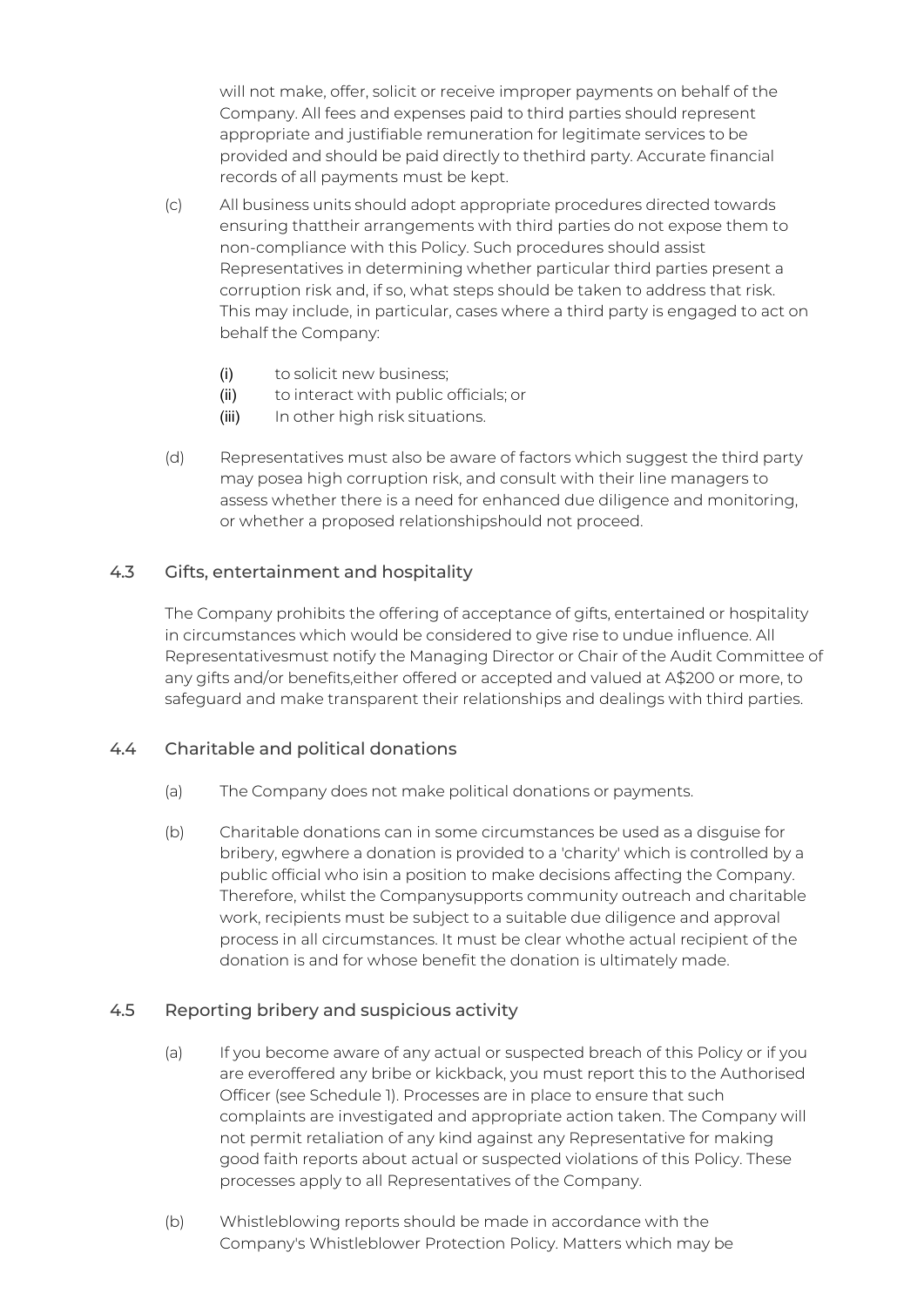reported to the AuthorisedOfficers include (but are not limited to):

- conduct which is inconsistent with the Company stated vision, its Code ofConduct, policies and procedures;
- violation of law;
- abuse of company resources and assets;
- − danger to health and safety of any individual;
- − deliberate concealment of information;
- fraud, corruption, bribery, extortion and theft;
- − financial misconduct;
- − unfair discrimination; and
	- attempt to suppress or conceal information relating to any of the above.
- (c) The Company expects all Representatives whether full-time, part-time or temporaryacting in good faith to report unethical or fraudulent conduct without fear or favour.
- (d) Customers and suppliers are also encouraged to report unethical and fraudulent activities and (in the case of customers) activities that could constitute, or could beperceived to be, collusion or price fixing.
- (e) Representatives have an obligation to report suspected or potential breaches of this Policy to the Authorised Officer. All information and reports to an Authorised Officer will be dealt with in a responsible and sensitive manner.

#### 5. Roles and Responsibilities

- 5.1 It is the responsibility of all Representatives to know and adhere to this Policy.
- 5.2 The Board has direct responsibility for this Policy, for maintaining it and for providing adviceand guidance on its implementation.
- 5.3 All managers are directly responsible for implementing this Policy within their business areas,and for adherence by their staff.
- 5.4 The Board must ensure that managers and employees likely to be exposed to bribery and corruption are trained to recognise and deal with such conduct in accordance with this Policy.

## 6. Compliance

- 6.1 Representatives are required to familiarise and fully comply with this Policy.
- 6.2 Any Representative who fails to comply with the provisions as set out above or anyamendment thereto, may be subject to appropriate disciplinary or legal action.
- 6.3 The Company's policies, standards, procedures and guidelines comply with legal, regulatoryand statutory requirements.
- 6.4 The Board is responsible for reviewing this Policy to determine its appropriateness to theneeds of the Company from time to time.